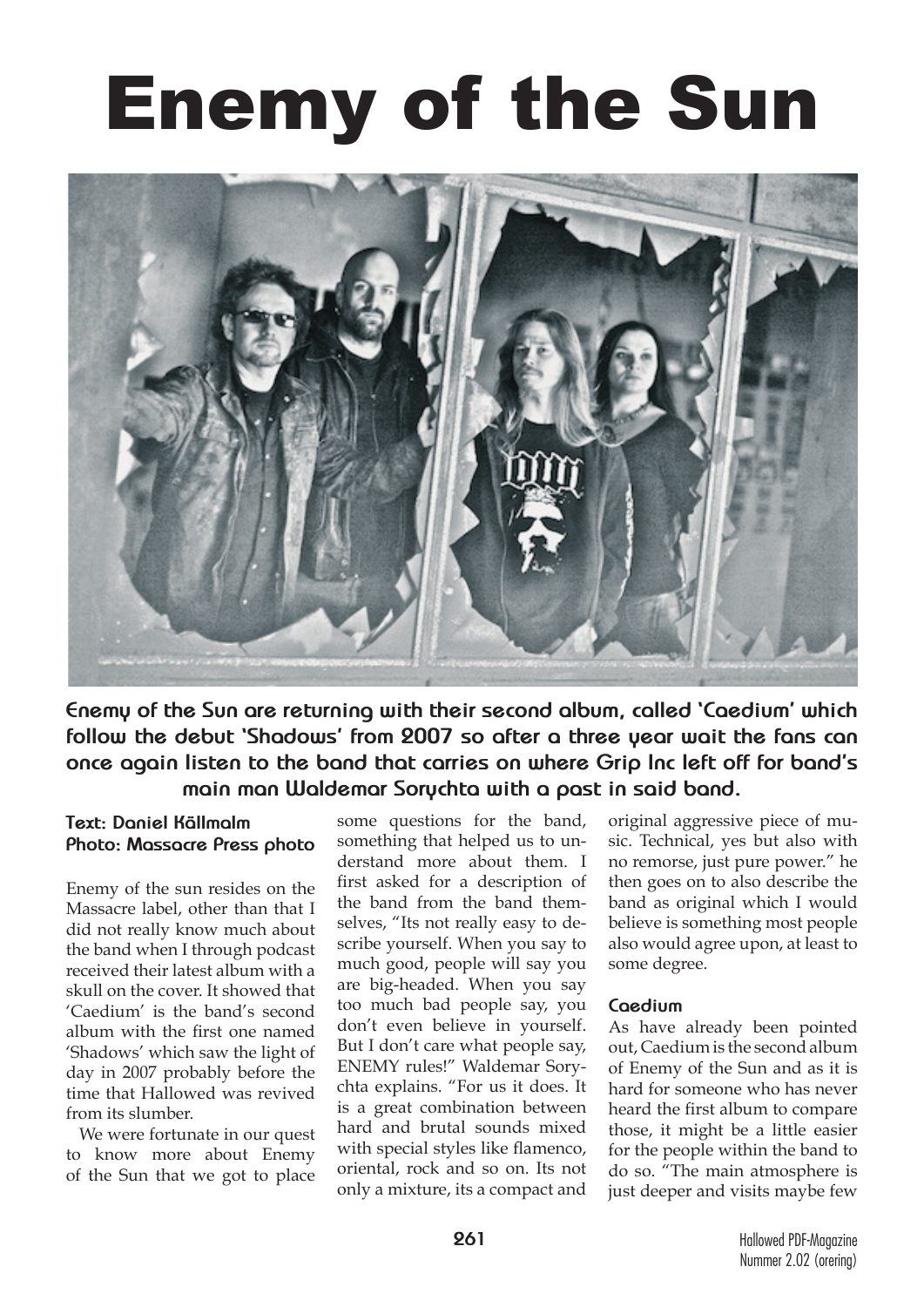

more extremes than 'Shadows'. The whole idea, as well the title 'Caedium' (to kill) goes deep into the problem of death" a problem that became obvious to Waldemar following the death of Gus Chambers the singer of Grip Inc who committed suicide which brought in a deep sadness to his life and brought up all kinds of thoughts about life, death, loss and so forth, and many of this questions stays unanswered, that is the basis for the 'Caedium' album. "You find many songs with

this emotional atmosphere with roots on killing, suicide, amok and death overall. This brings for sure also a touch of brutality but also sadness." says Waldemar.

For a little longer we stay on the album and it's sound as well as lyrics, the lyrics are based in the particular situation that we have touched so far, "Most Lyrics goes deep into the dark side of or lives and our death. How to live with a big loss. What makes people go so far and kill other ones, or kill themselves. Thoughts, Memories

and a lot of personal stuff. Same thoughts/feelings as the music."

It would seem to be safe to say that the band's music and lyrics are both based in the darker side of life, dealing with all those dark elements that most of us don't want to have anything to do with. It would seem like the skull on the cover would be rather accurate when it comes to reflect what is on the record. Despite this dark and morose cloud that seem to hover over Sorychta and the band as well as their record, the recep-